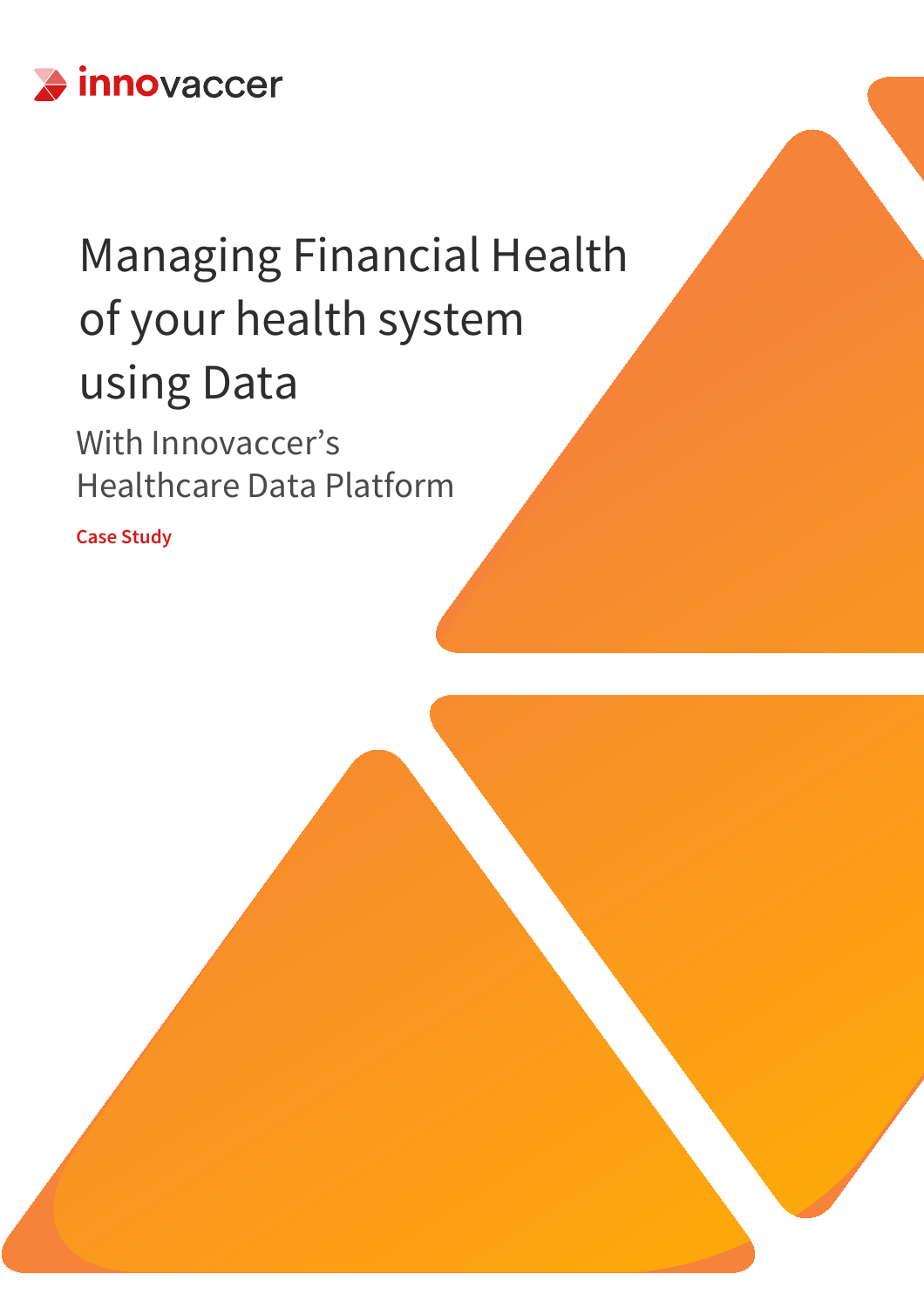*A leading health system in Florida was able to reduce the time required for researching and identifying root causes of variances by 90% and saw less than 5% of self-pay A/Rs beyond 90 days by leveraging financial analytics on InGraph.*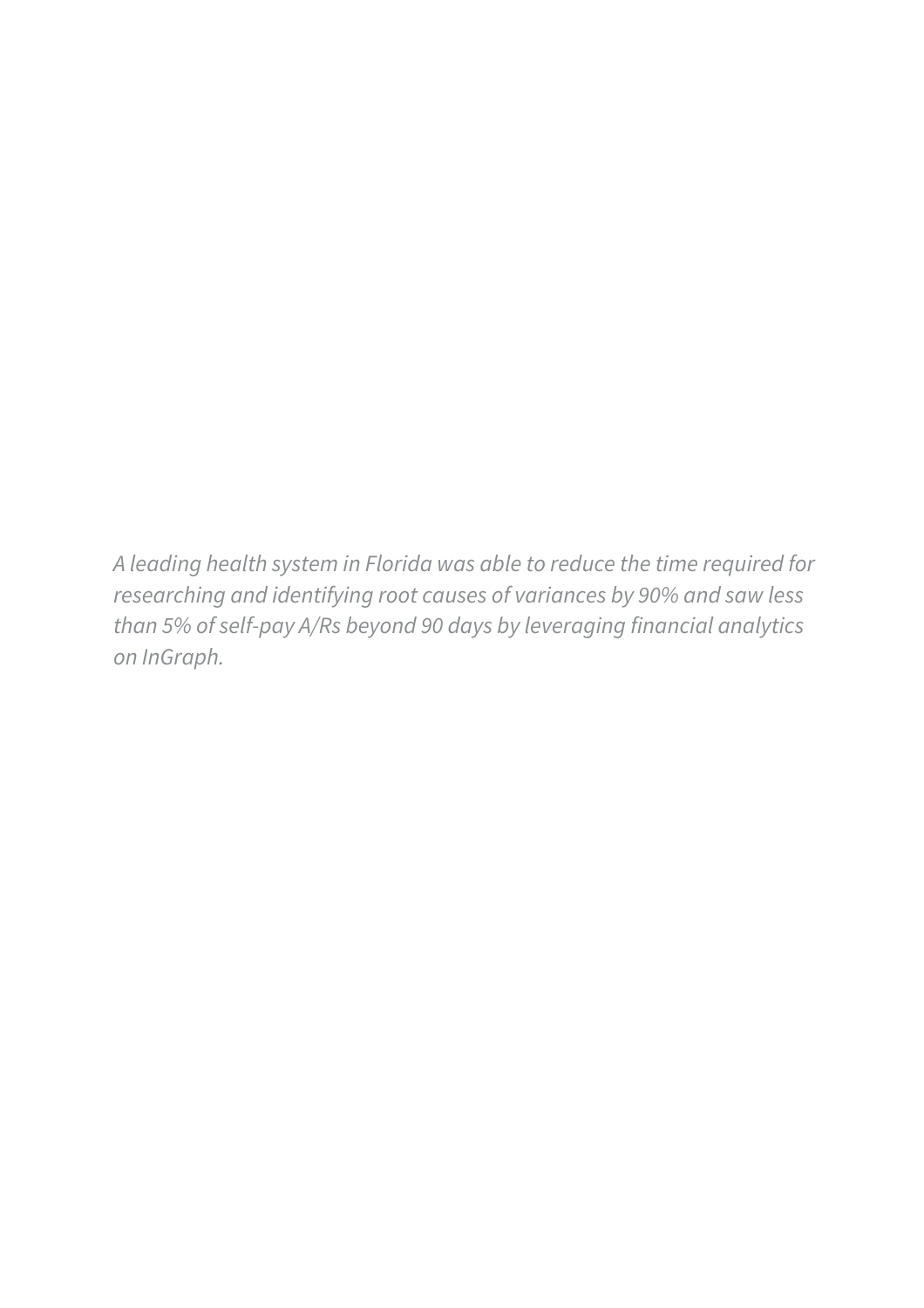# Overview

Ability to connect disparate data sources followed by comprehensive and robust analytics and monitoring processes is critical for health systems and hospitals. Not only does it help in making agile and appropriate adjustments to financial and operational plans for the future but also create a broader view of organizational processes, problems, and successes.

A Florida-based health system with 50+ hospitals including medical centers, rural, critical access hospitals, and urgent care clinics needed insights to understand their financial health and critical cost drivers. This would help them manage their margins for the care network of 285,000+ managed lives.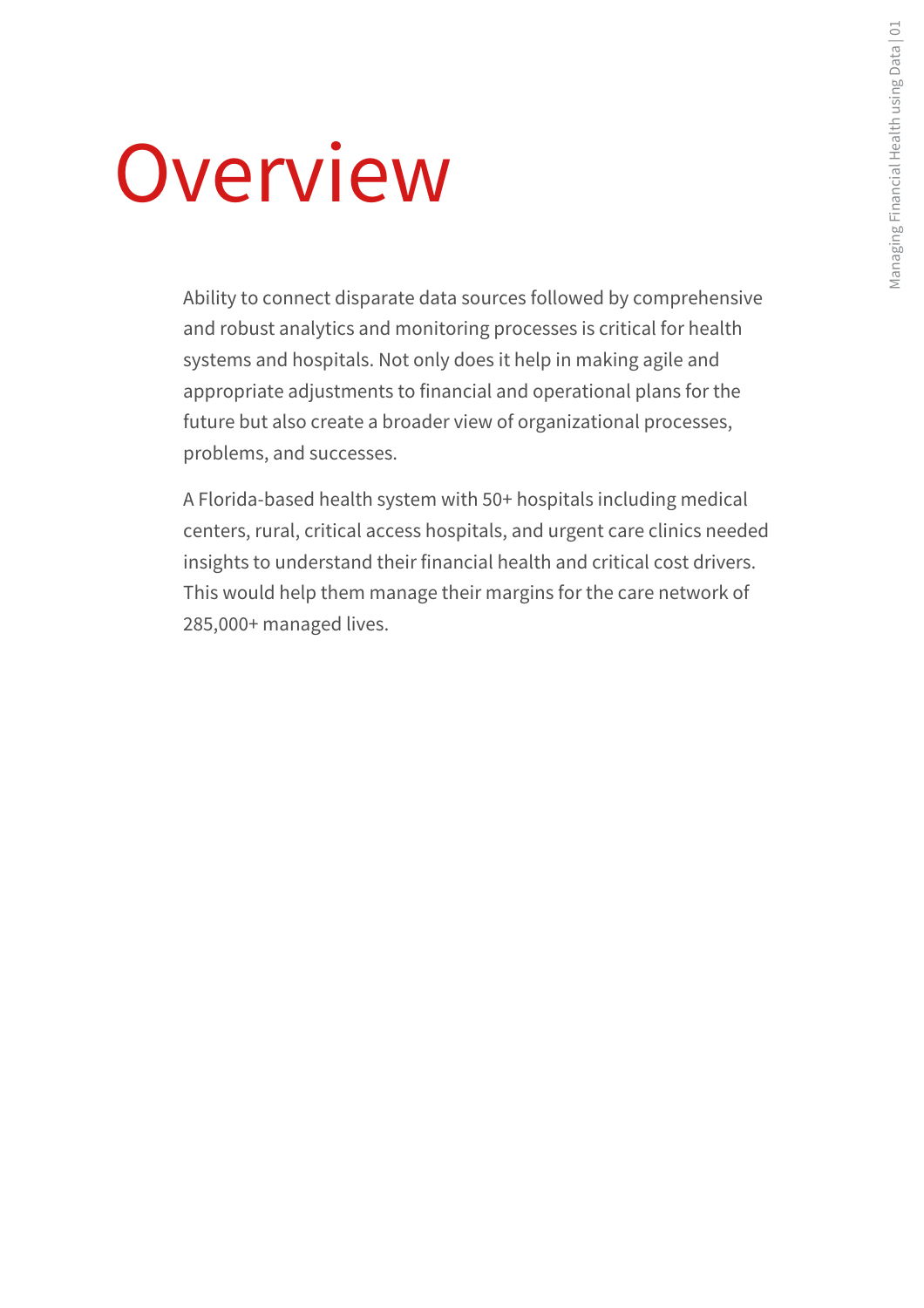# Challenges in understanding Financial Performance

The organization's data (including financial, billing & claims, human resource management, and clinical systems) was distributed without a structured relational schema. Without this, there was no common source for data management and reporting layers. The organization faced several challenges in analyzing and visualizing financial parameters for driving costreduction interventions:

- Standard data layer to bring together financial, claims & billing, HRM, and clinical data together on a unified data layer was missing
- Actionable insights into the network's charges, payments, days in A/R, financial class, and collections over time could not be drawn
- Deeper understanding of utilization patterns was needed
- Lack of insights into major cost drivers and PMPM charges to identify improvement opportunities
- More understanding on episodic cost variance in performance metrics within the network at diferent centers was needed to control them
- Better resource management was needed to quantify cost changes in procedures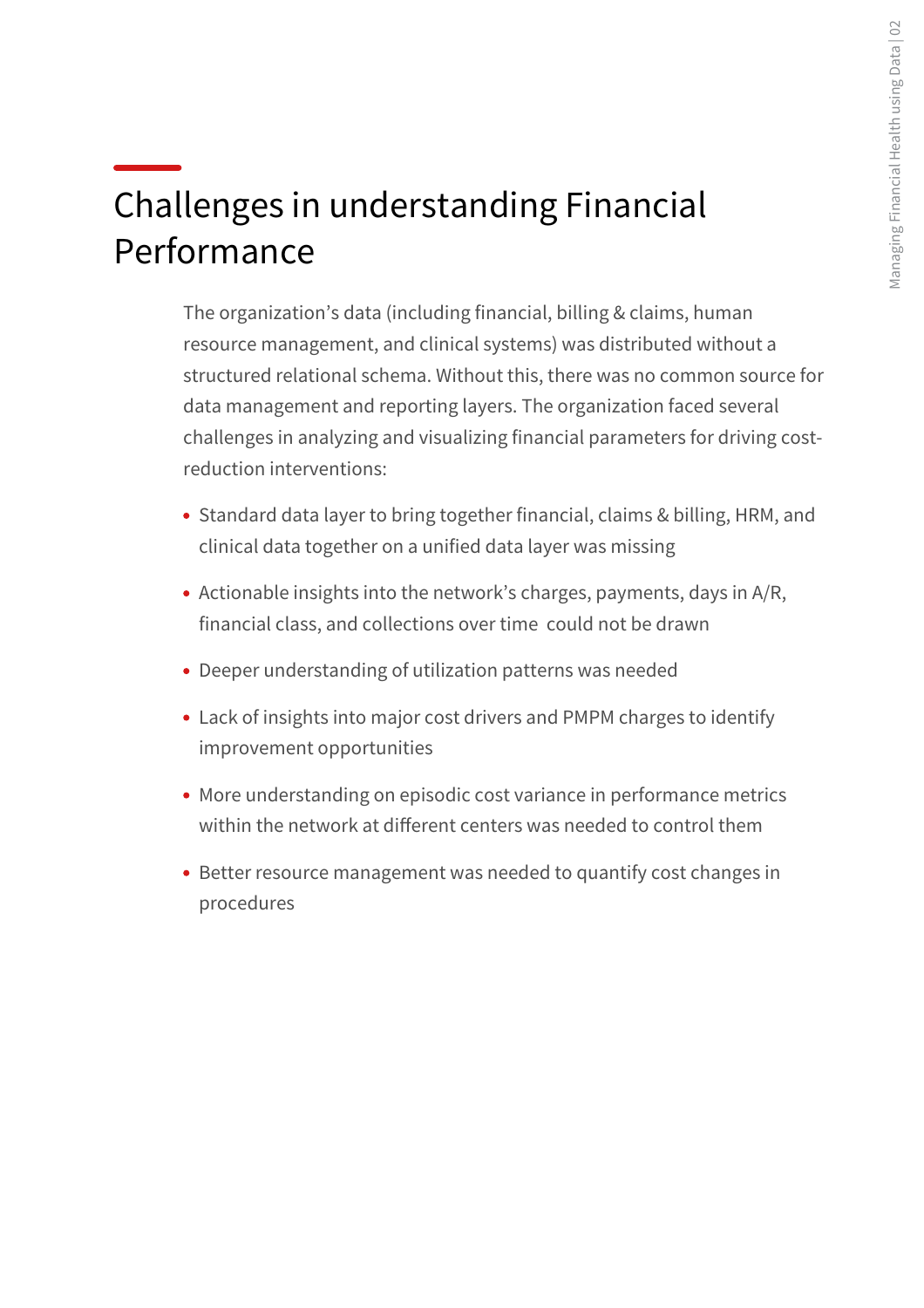# Advanced performance analysis with a unified healthcare data platform

The health system leveraged Innovaccer's healthcare data platform, InData, to consolidate healthcare data on a real-time basis and generate critical insights into their network. With pre-built connectors to 200+ healthcare data systems, data from diferent facilities was integrated and standardized, and a data management layer was put on top of it to monitor data pipeline and bind diferent care facilities together. The unified platform also enabled a drilled-down approach to identify major cost-drivers in the network and provide better context for improving on financial parameters. This was done through the integration of:

- Clinical systems
- Billing and Claims systems
- Financial system
- Human Resource Management systems

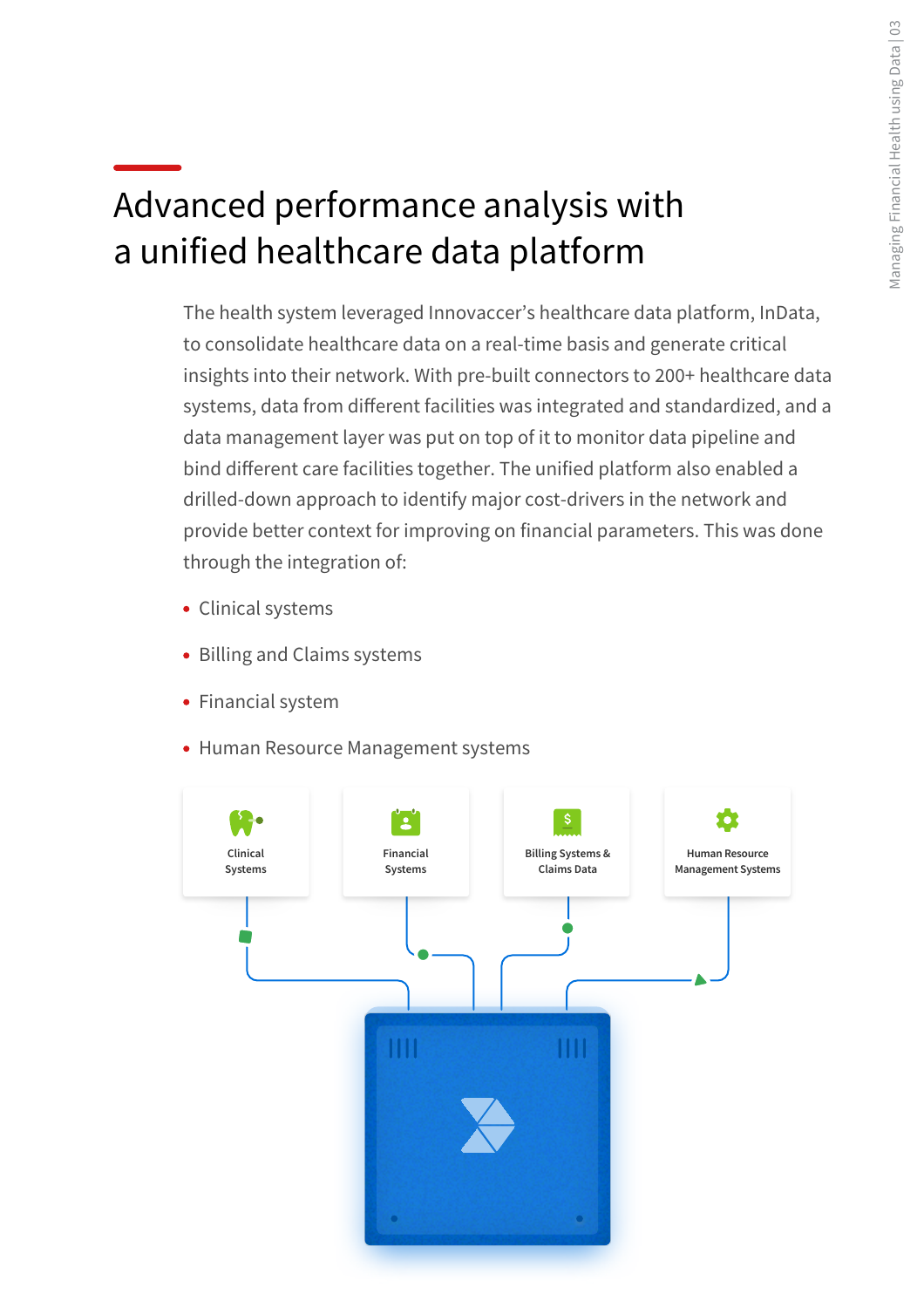#### Outcomes achieved

Leveraging InGraph, Innovaccer's analytics and reporting solution built on top of the healthcare data platform, Innovaccer operationalized real-time analytics in diferent arenas, namely:

- Revenue Cycle Analytics
- Cost and Margins Analysis
- Operational Analysis

#### Revenue Cycle Analytics

Using data by provider and patient, the health system was able to identify weak points in its revenue cycle processes. Based on cutting-edge analytics, the health system drew interventions to eliminate gaps and ineficiencies in care. For example, the health system identified self-pay patients early-on in the process and educated them about diferent health-coverage options based on their eligibility, and public funds available to provide treatments to such patients.

Using systematic analysis of their self-pay collections on InGraph, the health system designed a new process that introduced electronic tablets into physician ofices. Using the tablets, patients could quickly view their co-pay and any open charges. They could then make a payment or set up a budget plan based on their needs. This new process had an immediate impact on A/ R days for self-pay accounts and significantly helped the organization achieve its goal of no more than 5 percent of self-pay A/Rs beyond 90 days. This further helped in streamlining revenue management strategies and creating a focus on case-mix and cost-splits for diferent facilities to report comprehensively on diferent quality measures.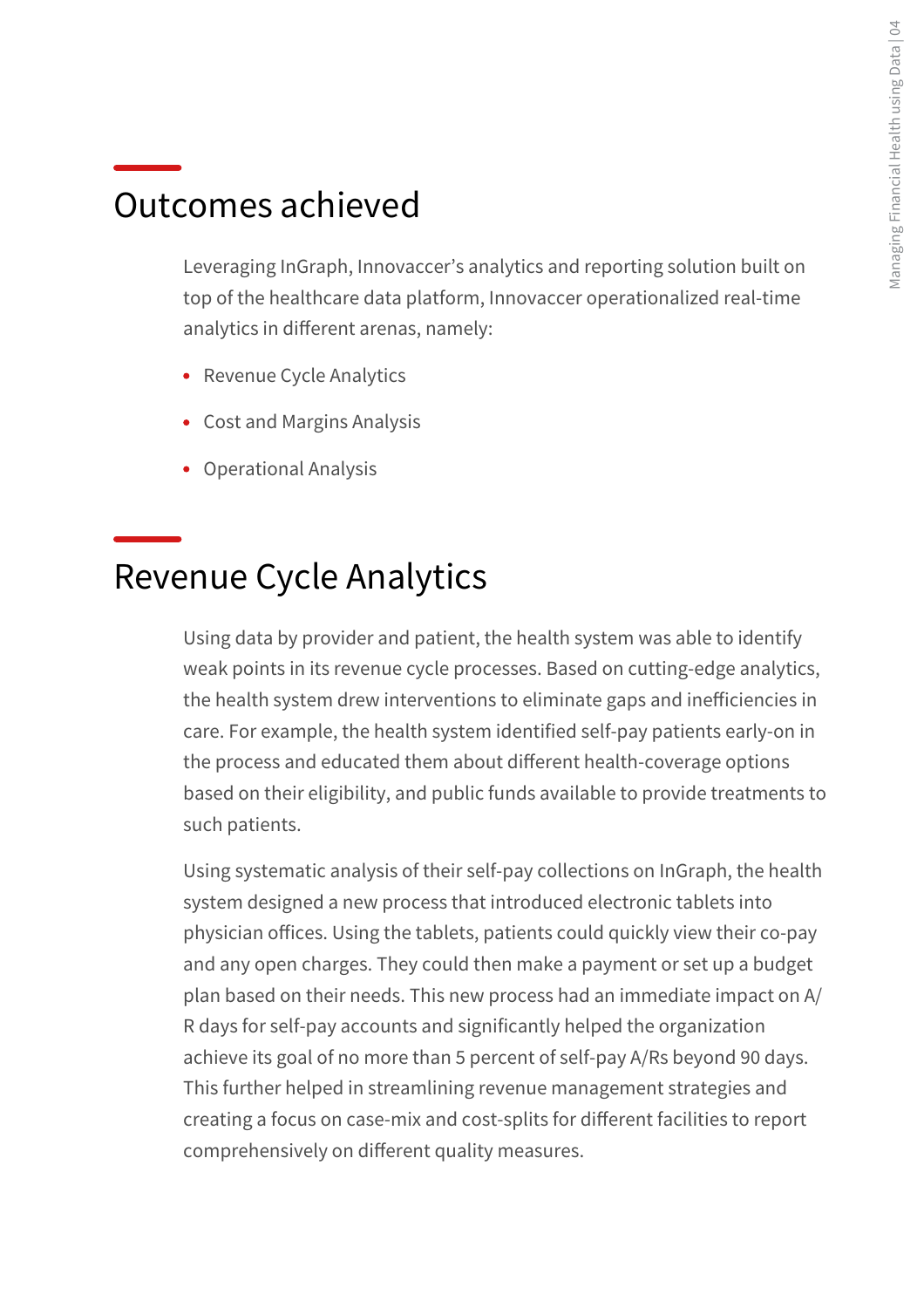### Cost & Margins Analytics

The Health System developed an understanding of resource utilization by service center, cost per patient/service, and the variance of physician practices. A horizontal cost tracking analysis exposed cost-level information by medical condition, DRG, physician, and service line, bringing to light relevant and valuable information such as variations in individual physician care practices or variations in care at the sub-specialty level across hospitals within a system.

Cost analytics also helped them facilitate the development of bundled payment strategies.

#### Operational Analytics

Rigorous analysis helped in pinpointing facilities that had exhibited the highest levels of performance in terms of cost and quality. It helped in setting benchmarks and identifying operational cost improvement opportunities across the health system. These were identified through:

- Case-mix and utilization of resources
- **Episode's utilization and cost splits**

#### Outcomes Achieved

By driving cost-reduction interventions based on advanced analytics, the health system was able to achieve the following outcomes:

- Cut down the wait time to analyze PMPM charges from 4 days to less than 15 minutes
- Less than 5 percent of self-pay A/Rs beyond 90 days
- 90% reduction in the time required to research variances and identify root causes